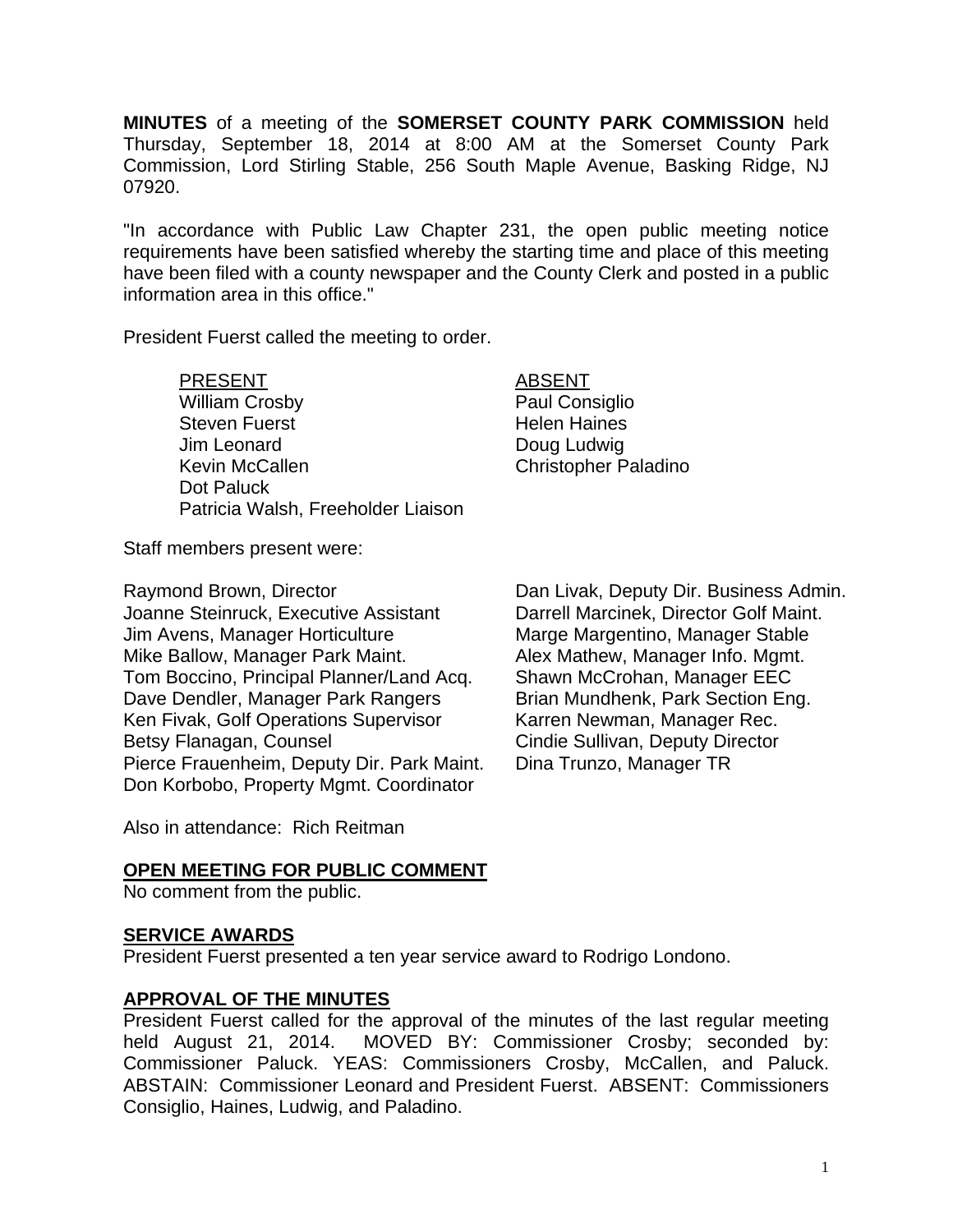By vote of the August 21, 2014 meeting minutes they were not approved and will be voted on at the October 16, 2014 meeting.

# **APPROVAL OF BILLS FOR PAYMENT**

# **Resolution R14-069 – Payment of Claims**

Resolution authorizing payment of bills for \$2,088,318.94 comprising of check numbers 5, 174-215, 6-86, 87-173, 216-255, 259-307, 308-329, and 330-402. MOVED BY: Commissioner Crosby; seconded by: Commissioner Paluck. YEAS: Commissioners Crosby, Leonard, McCallen, Paluck, and President Fuerst. NAYES: None. ABSENT: Commissioners Consiglio, Haines, Ludwig, and Paladino.

## **DIRECTOR'S REPORT**

Director Brown submitted a report for the month of August 2014.

## **COMMISSIONER CORRESPONDENCE**

- 1. Letter of appreciation regarding a repair done at Washington Rock.
- 2. Letter of thanks from Freeholder Director Scaglione regarding the 2014 4-H Fair.
- 3. Letter from the Somerset County Improvement Authority regarding the Somerset County Renewable Energy Program and the Events of Default and other defaults under the Company Lease Agreement, the Power Purchase Agreement, and the Company Pledge Agreement.
- 4. Copy of County of Somerset Motor Vehicle Policy and Procedures.
- 5. Letter from Bernards Township asking to use County property for the 2014-2015 Deer Management Program.
- 6. Note of thanks from Dale Florio for the Resolution.

# **CONSENT AGENDA**

### **RESOLUTIONS**

The following resolutions were MOVED BY: Commissioner Leonard; seconded by: Commissioner Crosby. YEAS: Commissioners Crosby, Leonard, McCallen, Paluck, and President Fuerst. NAYES: None. ABSENT: Commissioners Consiglio, Haines, Ludwig, and Paladino.

#### **Resolution R14-070 – Awarding a Five (5) Year Contract for Farming License on Six Parcels**

Resolution awards a license agreement to Beekman Homestead Farm, Inc. for the Wender Parcel (\$501 per year) and Stauder Parcel (\$1,801 per year); Deer Run Farm for the Woodfern Parcel (\$5,000 per year); Highland Farm for the Dar-Mar South Parcel (\$6,000 per year); Mark Kirby for the Howe Parcel (\$251 per year); and Steve Zamek for the Milich Parcel (\$726 per year). The License Agreement is from January 1, 2015 to December 31, 2019.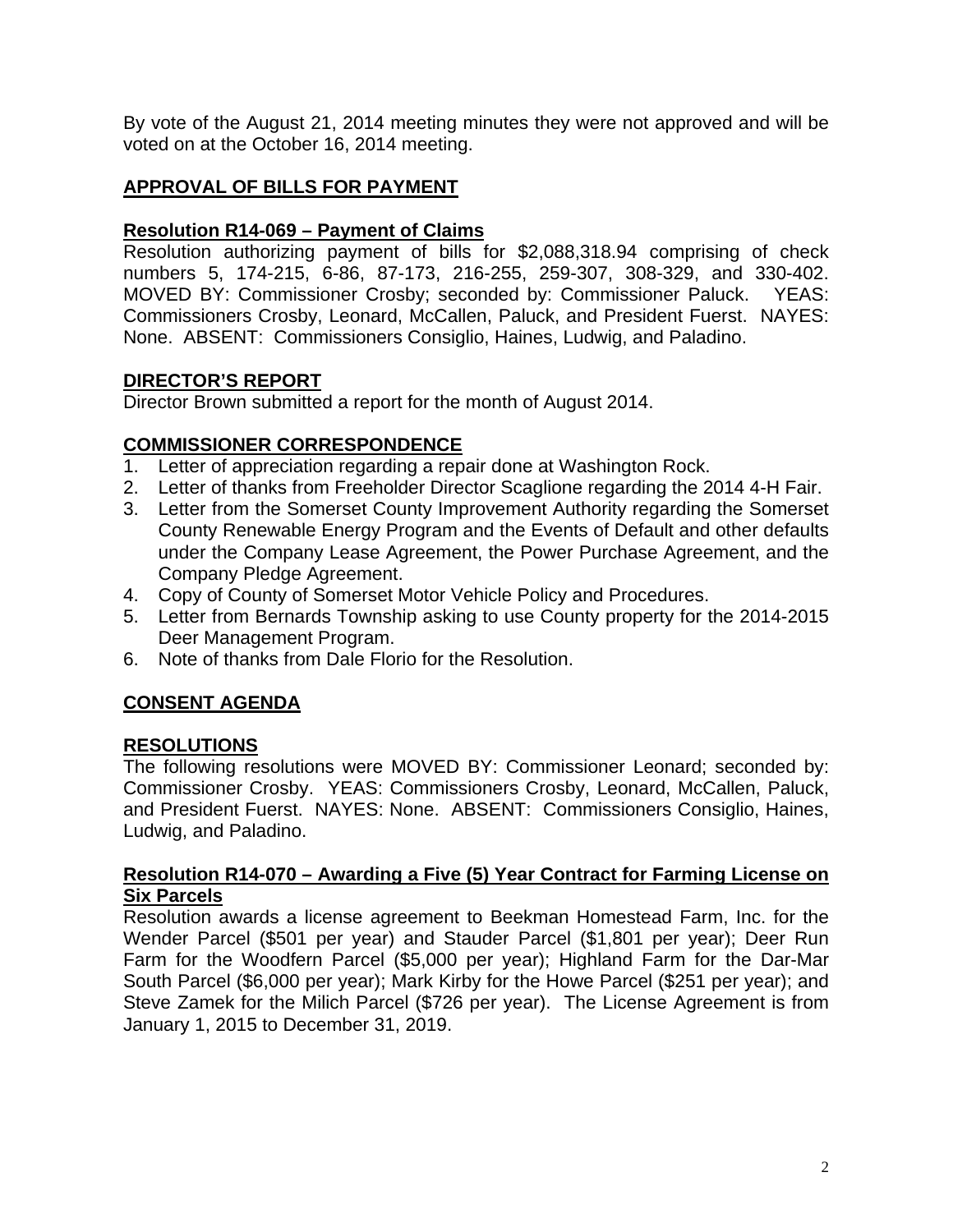## **Resolution R14-071 – Award of County Contract for Janitorial Services Year One of a Two-Year Contract (Optional Third and Fourth Year)**

Resolution awards a contract to All Clean Building Services, Inc. for North Branch, Green Knoll, Merrill House, Warrenbrook, Stocker House, Quail Brook, Neshanic Valley Learning Center, Neshanic Valley, Spooky Brook, and the EEC.

## **Resolution R14-072 – Award of County Co-Op Contract for Purchase of a Vermeer Brush Chipper Model BC 1800 XL**

Resolution awards a contract to R. J. Sherman and Associates, Inc. and the cost is not to exceed \$63,908.

## **COMMITTEE REPORTS**

### **FINANCE/BUSINESS ADMINISTRATION**

President Fuerst submitted a report for the month of August 2014.

Ray Brown, Director reported that he has met with the County Administrator and Director of Finance and Administrative Services/CFO regarding the Commission's operating budget. The Park Commission has assumed several new projects in the past year and the needed operational support has not kept pace. Ray reported that there will be another meeting before the end of October regarding budget issues. The Director noted that the Park Commission has reduced expenses as much as possible. The weather has been great recently but the first half of the year was very bad. With half of the Commission's Operating Budget dependent upon self-generated revenue and with 80 percent of that revenue from golf……………..there are serious concerns about the commission's ability to reach its anticipated funding by year end.

### **HUMAN RESOURCES**

A report was submitted for the month of August 2014.

### **LEISURE SERVICES**

Commissioner Ludwig, Chair of the Committee, submitted a report for the month of August 2014.

Cindie Sullivan, Deputy Director reported that the weather was great for the Summer Concert Series. There were approximately five to seven thousand people in attendance at each concert. The last concert was a Doo Wop and food truck festival. Natirar will be hosting the second annual Essex Foxhounds Horse Race on October 11. The Park Commission will host the Vietnam Wall in September/October 2015. Cindie thanked Vice President Crosby for his assistance.

Marge Margentino, Manager Stable welcomed everyone. Staff has been busy preparing for the Lipizzan shows. More than 1,300 tickets have been sold. The prices will be increased to \$25.00 as of 5:00 today.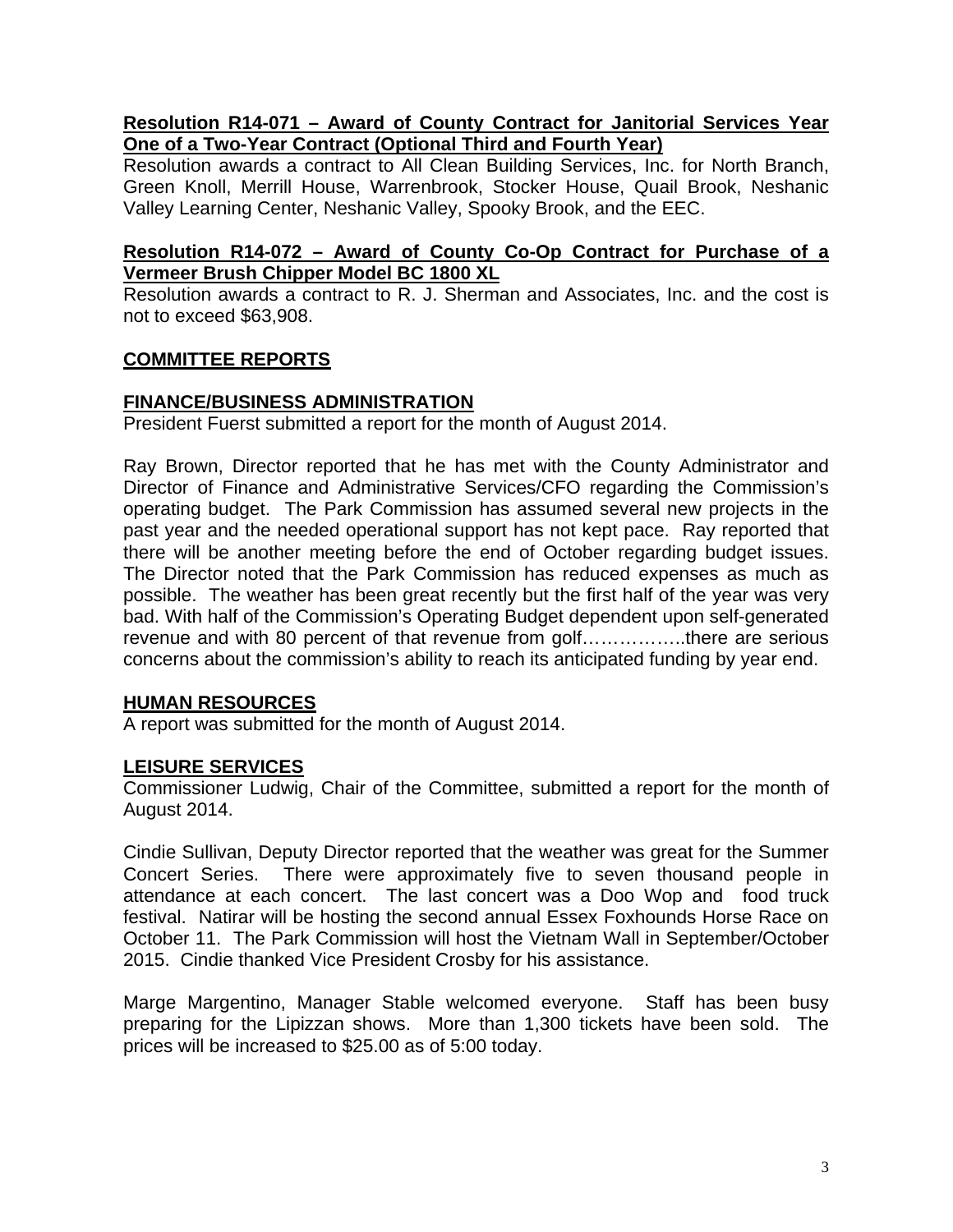Dina Trunzo, Manager Therapeutic Recreation reported that fall program registration was held on September 13 and went well. The age groupings for programs have been reorganized to allow for more interaction opportunities with peers. On September 26 the adult group departs for a weekend trip to Mystic, Connecticut. Karren Newman, Manager Recreation reported that Skillman Park hosted the National Special Olympics in June and Karren presented the Commissioners with an award for hosting the event. Skillman Park will be hosting a State Cycling event on October 25. The judges of the National Special Olympics commented that the location was world class. President Fuerst thanked everyone that was involved with that event. Karren thanked Brian Mundhenk, Park Maintenance, and the Park Rangers for their assistance during the event. Jane Parks from the EEC is a track certifier and she will certify the track.

Shawn McCrohan, Manager, Environmental Science reported that the 1770's Festival will be held on October 5 and Deans Natural Food will be the vendor. Staff has been preparing for the event.

#### **GOLF MANAGEMENT**

Commissioner Paluck, Chair of the Committee, submitted a report for the month of August 2014.

Darrell Marcinek, Director of Golf Maintenance reported that Neshanic Valley hosted Leadership Somerset and had Kathy Hale from the New Jersey Water Supply talk about the River Friendly program. Several attendees had not been to Neshanic Valley and expressed an interest in golf lessons and the banquet room.

Ken Fivek, Golf Operations Supervisor reported that golf revenue is \$4,400 more than last year. Looking at the five year average, this August is the second best. On September 4, Neshanic Valley celebrated its 10 year anniversary. A golf outing was held in which 120 people participated.

#### **INFORMATION MANAGEMENT**

Commissioner McCallen, Chair of the Committee, submitted a report for the month of August 2014.

#### **VISITOR SERVICES**

Commissioner Crosby, Chair of the Committee, submitted a report for the month of August 2014.

Dave Dendler, Manager, Park Rangers reported that the Park Rangers are busy with events. Cross Country events are held during the week and 5K runs on the weekends. Trail work continues.

### **PROPERTY MANAGEMENT**

Commissioner Crosby, Chair of the Committee, submitted a report for the month of August 2014.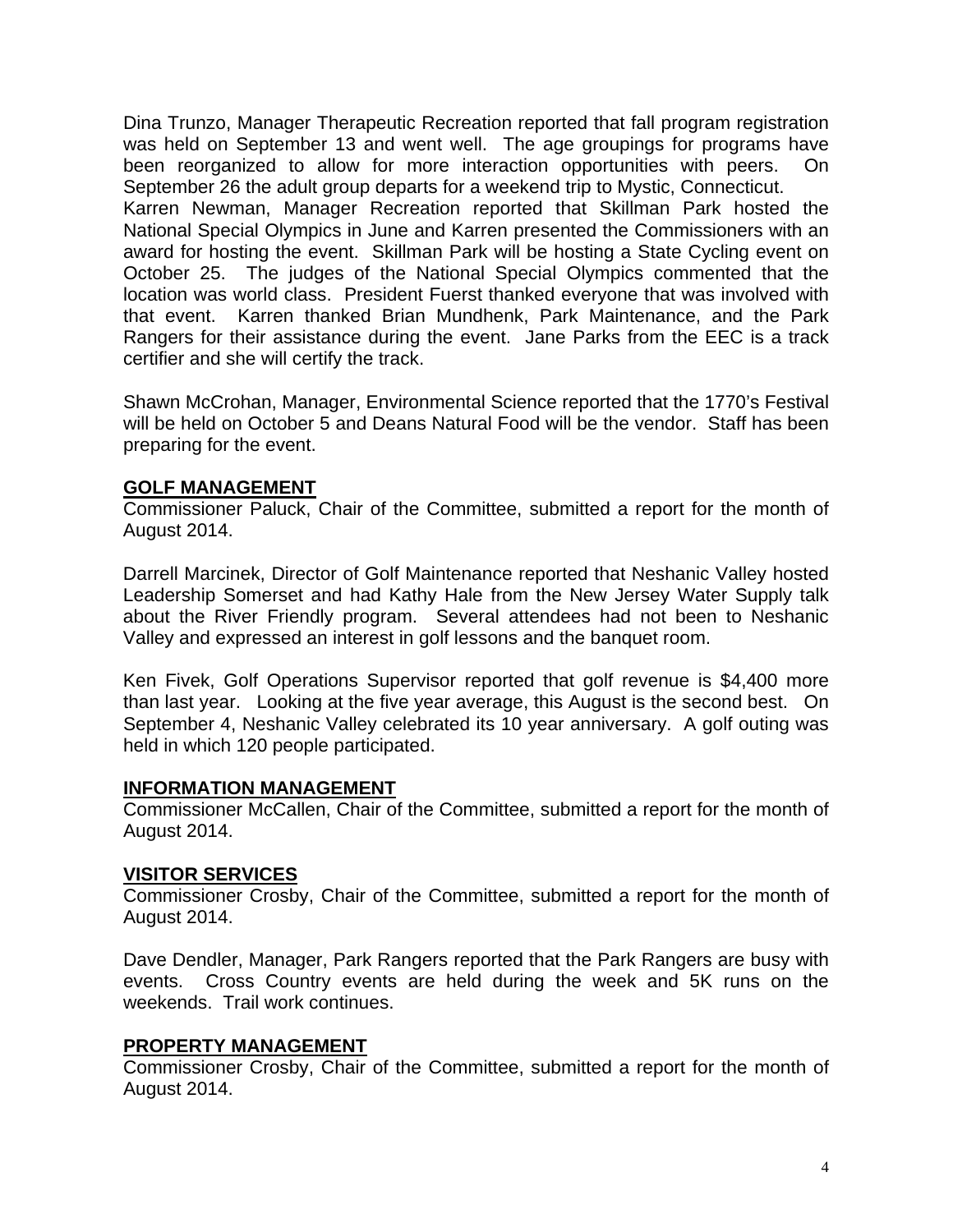Don Korbobo, Property Management Coordinator reported that the tree work for the 911 tower at Washington Valley Park entailed pruning the tops of only three tall trees to get a good signal.

## **PLANNING AND LAND ACQUISITION**

A report was submitted for the month of August 2014.

Tom Boccino, Parks Section Principal Planner, Land Acquisition reported he has been working with Conservation Resources, Inc. to be granted \$225,000 from the State's Natural Resource Damage Settlement fund for reimbursement for the acquisition of the Carrier Clinic property. The funds will be utilized for future open space acquisition projects.

### **CAPITAL FACILIITES – CONSTRUCTION and ENGINEERING**

A report was submitted for the month of August 2014.

Brian Mundhenk, Park Section Engineer reported that the East County loop trail officially opened with a ribbon cutting on September 13. The loop trail at Skillman Park will be completed by the end of October. The trail will be two and a half miles long and 12 feet wide. Work continues on the plan for the GSA Belle Mead Depot. The ground breaking will be held on October 25.

#### **PARK MAINTENANCE & HORTICULTURE**

A report was submitted for the month of August 2014.

Jim Avens, Manager Horticulture reported that staff was asked by the Public Information Department at the County to give garden-themed presentations at the 4H Fair Somerset County tent. Four sessions were presented and were very well received by the public. A ribbon cutting ceremony was held at Buck Garden for the Rustic Picnic Arbor that the Park Foundation funded. Mrs. Pine was in attendance and was very pleased with the project.

Mike Ballow, Manager of Park Maintenance reported that river clean up continues. Two cars and 25 tires have been retrieved from the river. North Branch held a dog show recently and staff was busy preparing for that. Staff is busy with cross country events at Natirar.

Pierce Frauenheim, Deputy Director thanked Freeholder Walsh for the Rolling Stock money. It has helped with the purchase of much needed equipment.

#### **AUDIT COMMITTEE**

No report this month.